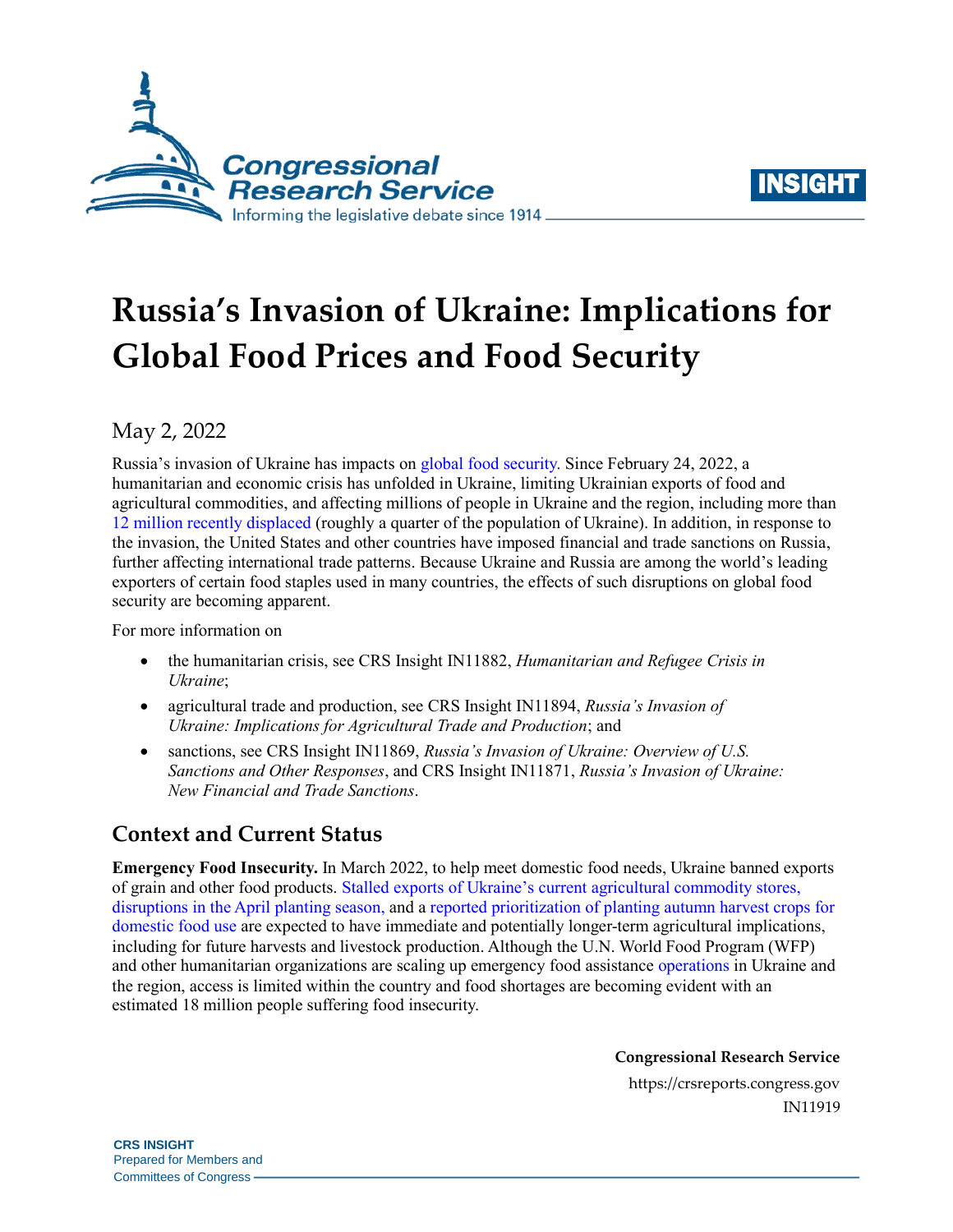**Global Food Imports.** Russia and Ukraine are low-cost producers of wheat, and in typical years are responsible for approximately 30% of global wheat exports. Many low- and middle-income countries in [the Middle East, North Africa, South Asia, and sub-Saharan Africa](https://www.ifpri.org/blog/russia-ukraine-war-exacerbating-international-food-price-volatility) rely on imported wheat from Russia and Ukraine to meet domestic food security needs. Some countries may replace disrupted Russian and Ukrainian wheat imports with higher priced wheat imports from other exporters. Others may choose to replace relatively higher priced wheat with less expensive commodities such as [rice.](https://www.washingtonpost.com/business/all-thats-stopping-a-full-blown-food-crisis-rice/2022/03/24/dd15331e-ab40-11ec-8a8e-9c6e9fc7a0de_story.html) Countries that [subsidize supplies of wheat, flour, and other higher-priced food commodities](https://www.aljazeera.com/news/2022/3/1/mena-region-faces-crisis-as-worlds-key-wheat-producers-at-war) for their populations may see a reduced [ability to pay](https://www.bloomberg.com/news/articles/2022-03-23/imf-says-egypt-seeking-help-for-economic-shock-from-ukraine-war) for those commodities. Governments with food surpluses may consider options to make more [agricultural commodities available](https://blogs.imf.org/2022/03/16/war-fueled-surge-in-food-prices-to-hit-poorer-nations-hardest/) for food use.

**Global Food Prices**. Since 2020, monthly average global food prices have been generally higher than in prior years for a variety of reasons, including [the Coronavirus Disease 2019 \(COVID-19\) pandemic,](https://www.fas.usda.gov/data/senegal-impact-covid-19-food-prices) [drought conditions affecting](https://www.barrons.com/articles/another-reason-for-rising-food-prices-droughts-51634806800) agricultural production in various countries, and [export bans](https://public.tableau.com/app/profile/laborde6680/viz/ExportRestrictionsTracker/FoodExportRestrictionsTracker) on certain food commodities. After the Russian invasion, global food prices increased to [record high levels](https://www.bloomberg.com/news/articles/2022-03-04/global-food-prices-climb-to-record-as-ukraine-war-roils-trade) and additional countries imposed [export restrictions](https://www.politico.eu/article/war-in-ukraine-global-food-system-wheat-trade-export/) on food commodities. Higher food prices and export restrictions reduce the availability and affordability of food for most consumers, with the most severe impacts for low-income consumers.

Many experts are concerned that increased food prices as a result of the invasion could further [erode food](https://www.wfp.org/publications/food-security-implications-ukraine-conflict)  [security—](https://www.wfp.org/publications/food-security-implications-ukraine-conflict)specifically food availability and affordability worldwide—for millions of vulnerable people. Countries grappling with humanitarian crises (and with populations already at risk of widespread food insecurity) are particularly vulnerable to the daily impacts of reduced food availability and price shocks. [WFP reports](https://www.wfp.org/hunger-catastrophe#:~:text=As%20811%20million%20people%20go,on%20the%20edge%20of%20famine.) that 811 million people were already facing hunger at the end of 2021 (with 276 million of these facing acute hunger, an increase of more than twofold from 2019), and 44 million people in 38 countries were at risk of famine. Pandemic-related food supply chain issues, shortages, and price increases, as well as ongoing conflict, environmental change and natural disasters, and deepening poverty, have all contributed to food insecurity worldwide.

#### **Key Policy Issues for Food Assistance**

**Global Emergency Food Operations.** Prior to the Russian invasion, Ukraine was the largest single source of food for WFP, the world's largest humanitarian organization focused on hunger and food security. With production and export disruptions from the region, global food prices have increased. This may affect WFP global operations due to procurement challenges and delays, and as food becomes more expensive to purchase elsewhere. A simultaneous global surge in energy prices is also expected to increase WFP transport costs. In the short term, the disruptions from the Ukraine conflict are anticipated to extend most acutely to countries in the [Middle East and Africa](https://www.hrw.org/news/2022/03/21/russias-invasion-ukraine-exacerbates-hunger-middle-east-north-africa) (such as Ethiopia, Lebanon, Syria, and Yemen), which rely heavily on food imports from Ukraine and Russia, and where WFP has reduced rations as part of its cost-cutting measures. On April 27, 2022, USDA and USAID announced they intend to provide [\\$670 million in food assistance funding](https://www.usda.gov/media/press-releases/2022/04/27/biden-administration-announces-hundreds-millions-dollars-global) to support existing emergency food operations in Ethiopia, Kenya, Somalia, Sudan, South Sudan, and Yemen. USAID is to draw down the full \$282 million in the [Bill Emerson Humanitarian Trust,](https://crsreports.congress.gov/product/pdf/R/R45422) and USDA is to provide \$388 million from the [Commodity](https://crsreports.congress.gov/product/pdf/R/R44606)  [Credit Corporation.](https://crsreports.congress.gov/product/pdf/R/R44606) On April 28, the Biden Administration requested [\\$33 billion in additional support for](https://www.whitehouse.gov/briefing-room/statements-releases/2022/04/28/fact-sheet-white-house-calls-on-congress-to-provide-additional-support-for-ukraine/)  [Ukraine,](https://www.whitehouse.gov/briefing-room/statements-releases/2022/04/28/fact-sheet-white-house-calls-on-congress-to-provide-additional-support-for-ukraine/) of which \$3 billion would respond to humanitarian needs, including global food insecurity among vulnerable populations. The United States and other WFP contributors may consider whether to provide additional resources to maintain food assistance levels as costs rise or reprioritize existing resources.

**Development Food Assistance.** Rising food prices, the rise in oil prices, and trade disruptions affecting the Eurasian region may also affect development assistance programs intended to prevent food insecurity over time. These developments may occur simultaneously, with a potential increase in the number of people in need of food assistance. Increased costs for food and fuel are likely to affect households' ability